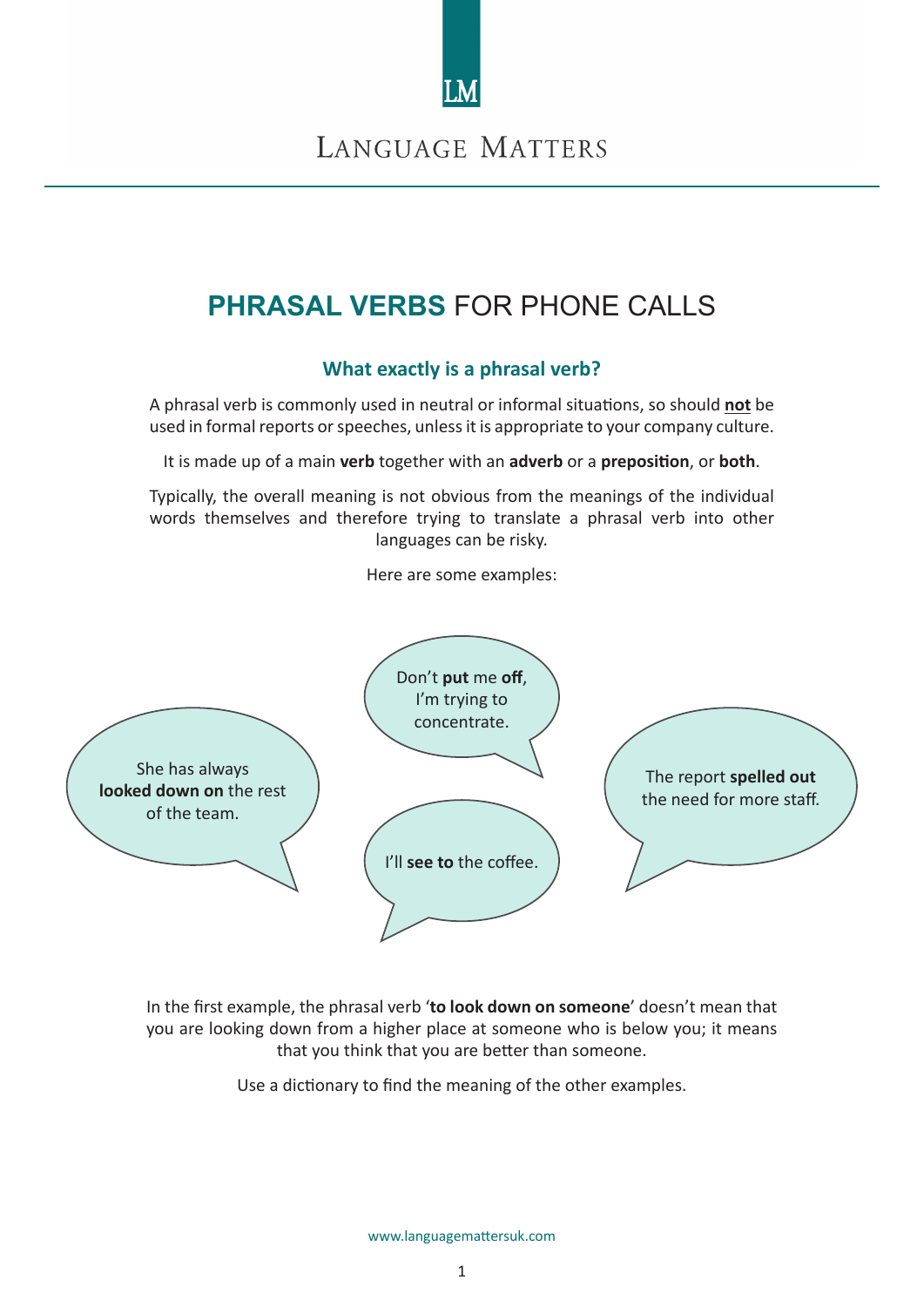### How do we use phrasal verbs?

There are **two** types of phrasal verb:

1. **Intransitive**, meaning they have no object:

The plant **shut down** two years ago. They **set off** early to miss the traffic. His plane **took off** forty minutes late. The meeting **kicked off** promptly.

2. **Transitive**, meaning they can have an object:

The police were called to **break up** the demonstration.

When the door is opened, it **sets off** an alarm.

They **pulled** the warehouse **down** and redeveloped the site.

 He **looked through** the contract several times before signing it.

### Word order

| The verb and adverb elements which make up intransitive phrasal verbs should never<br>be separated:                                                  |            |                                    |  |  |
|------------------------------------------------------------------------------------------------------------------------------------------------------|------------|------------------------------------|--|--|
| The plant shut down two years ago.                                                                                                                   | <b>NOT</b> | The plant shut two years ago down. |  |  |
| The situation is different with transitive verbs, however. If the direct object is a noun,<br>you can say:                                           |            |                                    |  |  |
| They pulled the warehouse down.                                                                                                                      | or         | They pulled down the warehouse.    |  |  |
| If the object is a <b>pronoun</b> (it, him, her, them, etc.), then the <b>object</b> always comes between<br>the <b>verb</b> and the <b>adverb</b> : |            |                                    |  |  |
| They pulled it down.                                                                                                                                 | NOT        | They pulled down it.               |  |  |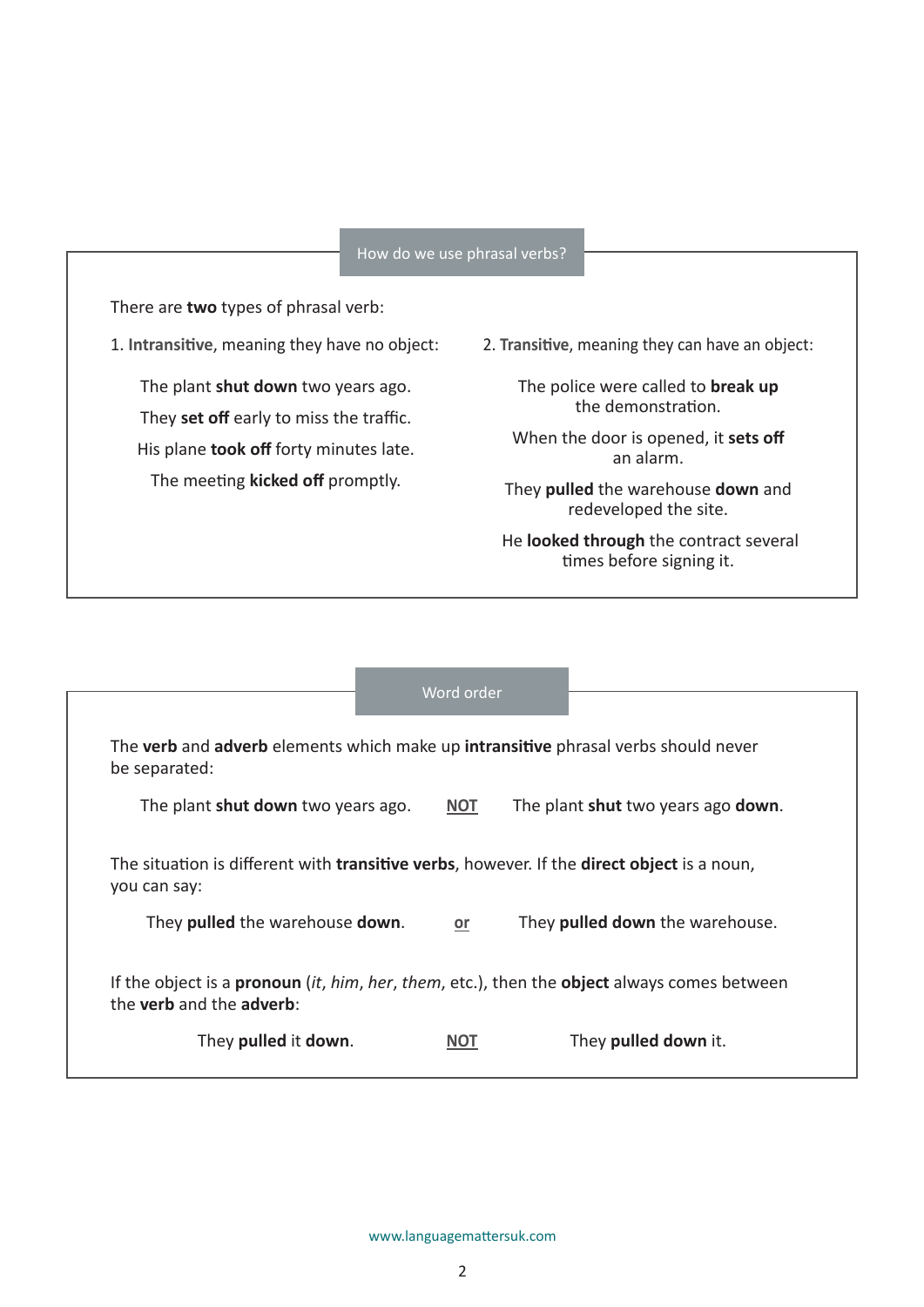## **Practice Exercises**

## **Vocabulary extension 1**

## *Complete the following exericse.*



*Now use the verbs in exercise 1 to complete these sentences. Make sure you use the correct tense.* **2**

| This is a terrible line. I can't hear you very well. You'll have to merricular contain- |  |  |
|-----------------------------------------------------------------------------------------|--|--|
| I rang the number you gave me several times, but no-one ______________.                 |  |  |
| I'm on the train from London and the signal is weak. You keep                           |  |  |
| Jake is in a meeting right now. Can I get him to you                                    |  |  |
| She was so angry about what he said that she                                            |  |  |
| Sorry, I don't have that information on me. I'll have you later.                        |  |  |
| I don't know what happened then. I lost you. We must have got                           |  |  |
| a minute, I'll see if she's free.                                                       |  |  |
|                                                                                         |  |  |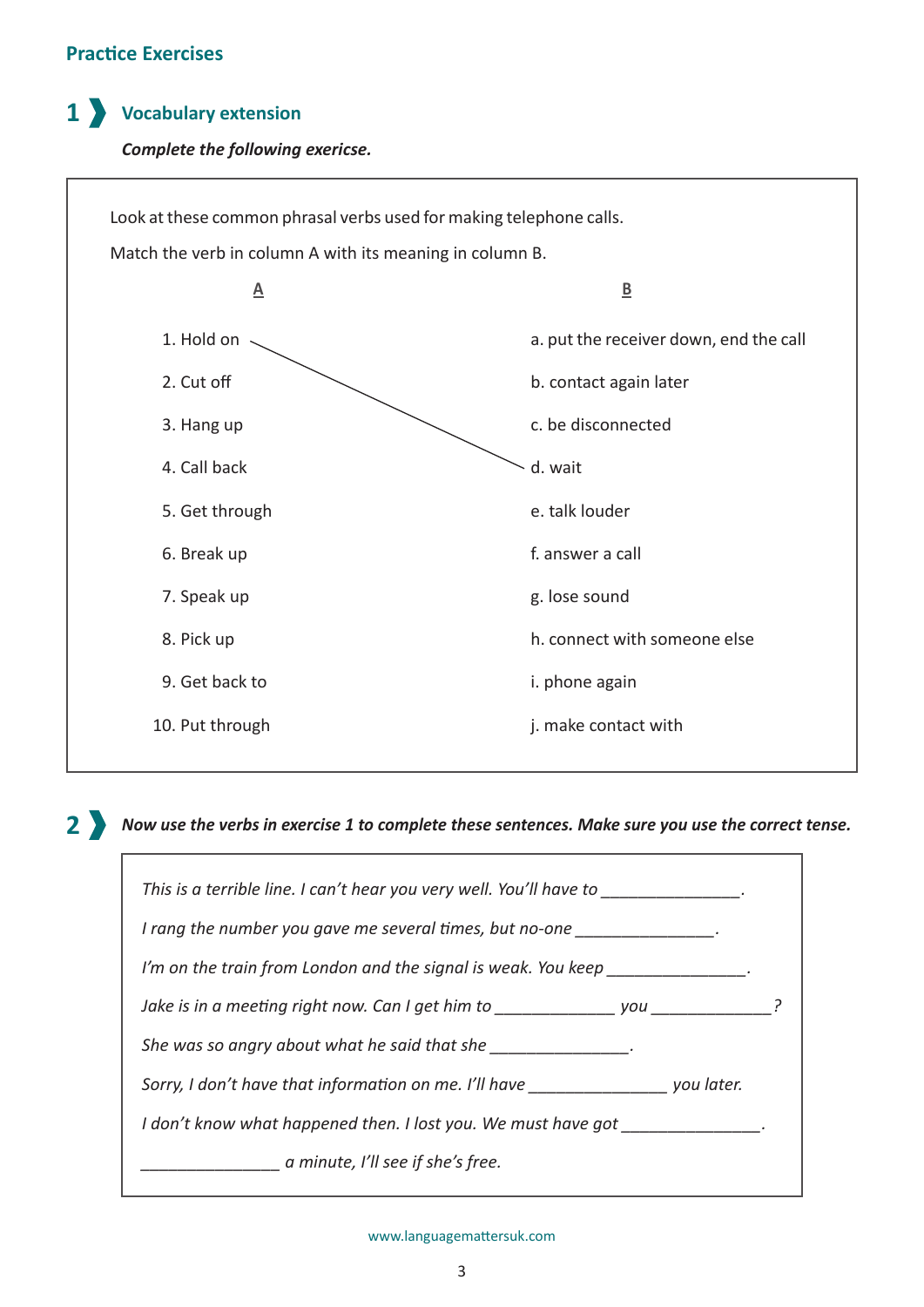#### **Making an appointment 3**

*Use the phrasal verbs in the box to complete the conversation:*

| pencil in | go over  | bring forward |
|-----------|----------|---------------|
| call back | fit in   | run through   |
| sort out  | catch up | pick up       |

## **A supplier is trying to arrange a meeting with one of his new customers for next week.**

- Kaden: Not too bad, thanks. Err, the reason I'm calling is to see if we can fix a meeting some time next week? I'm going to be in your area and thought it would be good to *\_\_\_\_\_\_\_\_\_\_\_\_\_\_\_*
- Marco: Actually, I'm pretty busy next week as we have our quarterly sales meeting, but let me check my calendar.
- Kaden: Great, I was thinking of Tuesday. How does that suit you?
- Marco: Well, I already have someone \_\_\_\_\_\_\_\_\_\_\_\_\_\_\_\_, but let me see if I can \_\_\_\_\_\_\_\_\_\_\_\_\_\_\_\_ them  $\qquad \qquad$  later in the week.
- Kaden: That would be fantastic! I could use this opportunity to \_\_\_\_\_\_\_\_\_\_\_\_\_\_\_\_ our latest product range with you. I have a few ideas I'd like to \_\_\_\_\_\_\_\_\_\_\_\_\_\_\_\_ with you regarding the new high-speed generators we are about to launch.
- Marco: Aah, wait a minute. I forgot about the CEO's visit that's next Tuesday morning. Could you make it Tuesday afternoon?
- Kaden: Sure, shall we say 3.30pm?
- Can we \_\_\_\_\_\_\_\_\_\_\_\_\_\_\_ it \_\_\_\_\_\_\_\_\_\_\_\_\_\_\_to 2.30pm? I need to \_\_\_\_\_\_\_\_\_\_\_\_\_\_\_ my Marco: daughter at 4pm.
- Kaden: No problem, Marco.

| Marco: Good, I'm glad we've |                     | that | vou |
|-----------------------------|---------------------|------|-----|
|                             | if I can't make it. |      |     |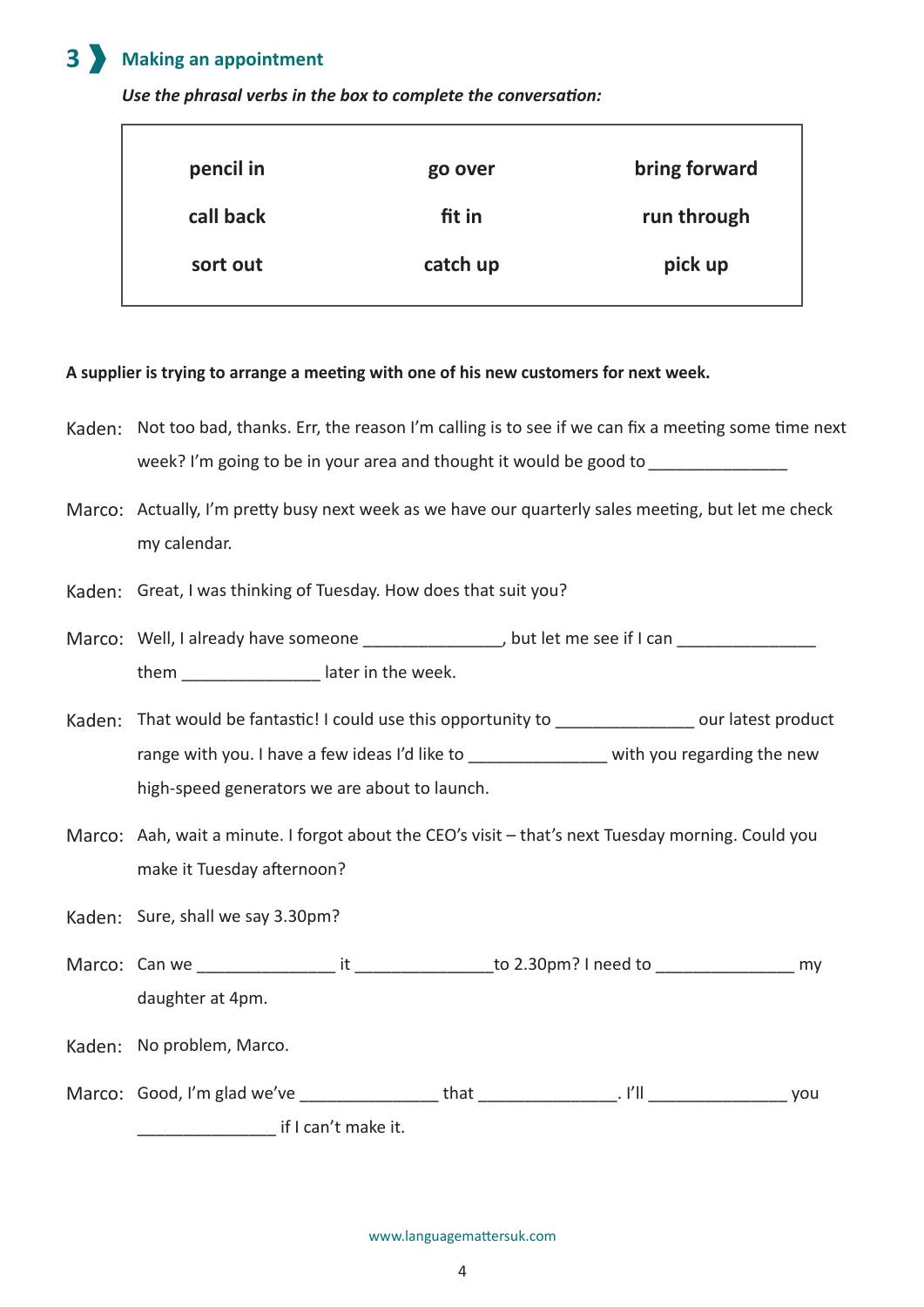# **Participating in a conference call 4**

## *Choose the correct preposition to complete the phrasal verb in this list of helpful tips.*

- 1. If you want to join a conference call by phone, you will need to **dial on/at/in** using the code you have been given.
- 2. Remember to **send in/to/out** an agenda to everyone well in advance of the meeting.
- 3. Don't forget to **switch on/to/in** your camera!
- 4. A good facilitator will take time to **go across/round/over** the table and welcome everyone.
- 5. Turn-taking is important. Try not to **jump on/up/in** and interrupt people while they are talking.
- 6. If there is a lot of background noise, it is better to **turn off/on/up** your microphone when you are not speaking.
- 7. It is very important to keep your audience engaged during the call. If people are bored they will soon **switch out/off/over** and start doing something else.
- 8. Some people don't feel comfortable speaking in conference calls. Encourage them to **join in/on/up**, as their opinion could be valuable.
- 9. Be sure to summarise the main points of the meeting before you **wrap through/in/up**.
- 10. When the call has finished everyone must **log off/out/on**.